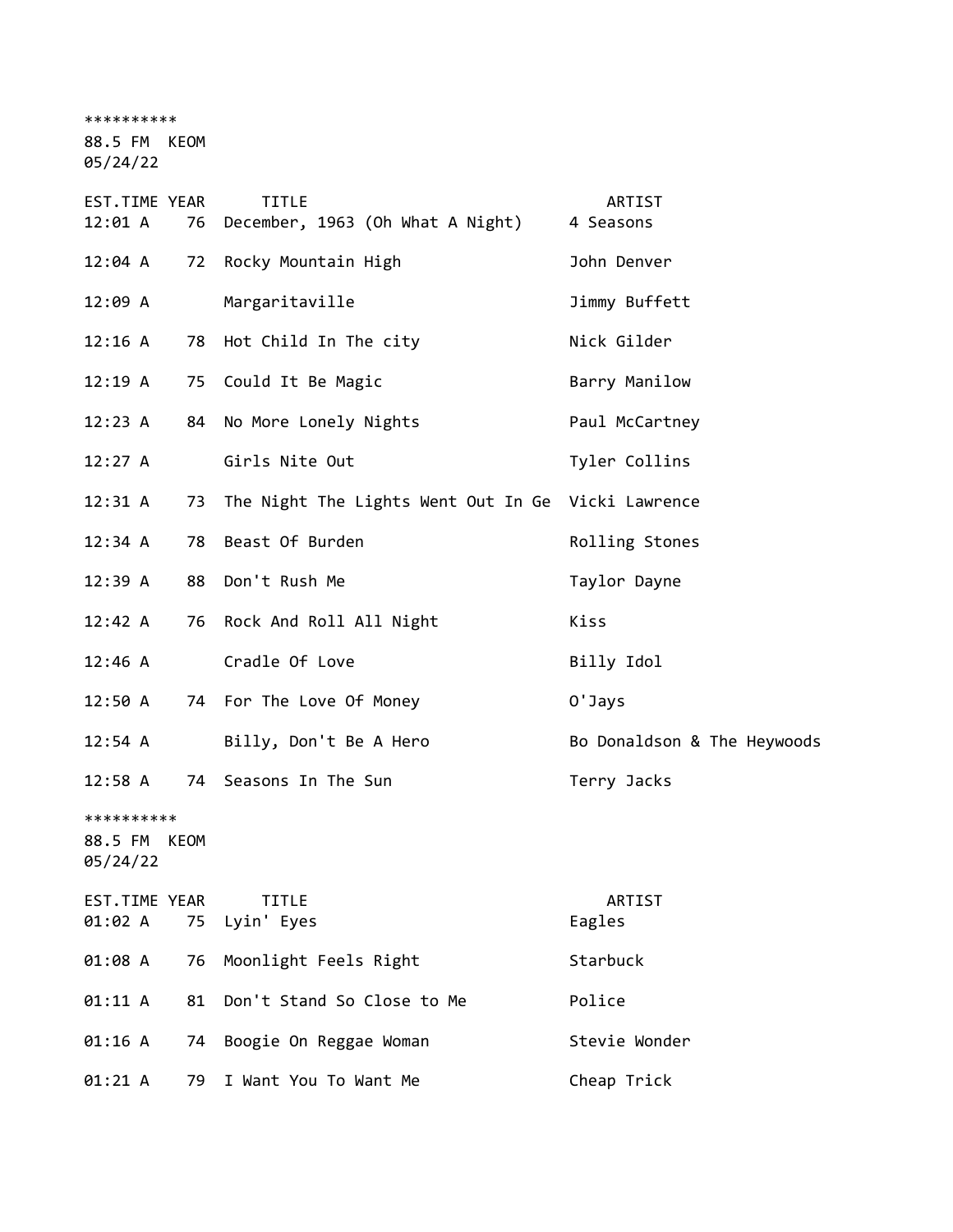| 01:24 A                           |      | 81 Sausalito Summernight              | Diesel                    |
|-----------------------------------|------|---------------------------------------|---------------------------|
| 01:29 A                           |      | 74 Do It ('Til You're Satisfied)      | B.T. Express              |
| 01:35 A                           |      | 75 Fox On The Run                     | Sweet                     |
| 01:38 A                           | 82   | Eye Of The Tiger                      | Survivor                  |
| 01:41 A                           |      | Be My Baby                            | Andy Kim                  |
| 01:45 A                           |      | The First Time                        | Surface                   |
| 01:49 A                           |      | 75 The Way I Want To Touch You        | Captain & Tennille        |
| 01:52 A                           |      | 74 Can't Get Enough Of Your Love Babe | Barry White               |
| 01:55 A                           |      | 77 Angel In Your Arms                 | Hot                       |
| 01:59 A                           |      | 77 Got To Give It Up                  | Marvin Gaye               |
| **********<br>88.5 FM<br>05/24/22 | KEOM |                                       |                           |
| EST.TIME YEAR<br>02:03 A          |      | <b>TITLE</b><br>How Do You Do         | ARTIST<br>Mouth & McNeal  |
| 02:06 A                           | 71   | Rainy Days And Mondays                | Carpenters                |
| 02:09 A                           | 82   | Rock The Casbah                       | Clash                     |
| 02:15 A                           | 75   | Island Girl                           | Elton John                |
| 02:18 A                           | 71   | Layla                                 | Derek & The Dominos       |
| 02:25 A                           |      | Find Another Fool                     | Quarterflash              |
| 02:30 A                           | 76   | If You Leave Me Now                   | Chicago                   |
| 02:34 A                           | 76   | Dream On                              | Aerosmith                 |
| 02:38 A                           | 87   | Looking For A New Love                | Jody Watley               |
| 02:42 A                           |      | Woodstock                             | Matthews Southern Comfort |
| 02:48 A                           |      | I Wanna Love You Forever              | Jessica Simpson           |
| 02:52 A                           |      | School's Out                          | Alice Cooper              |
| 02:55 A                           | 78   | Last Dance                            | Donna Summer              |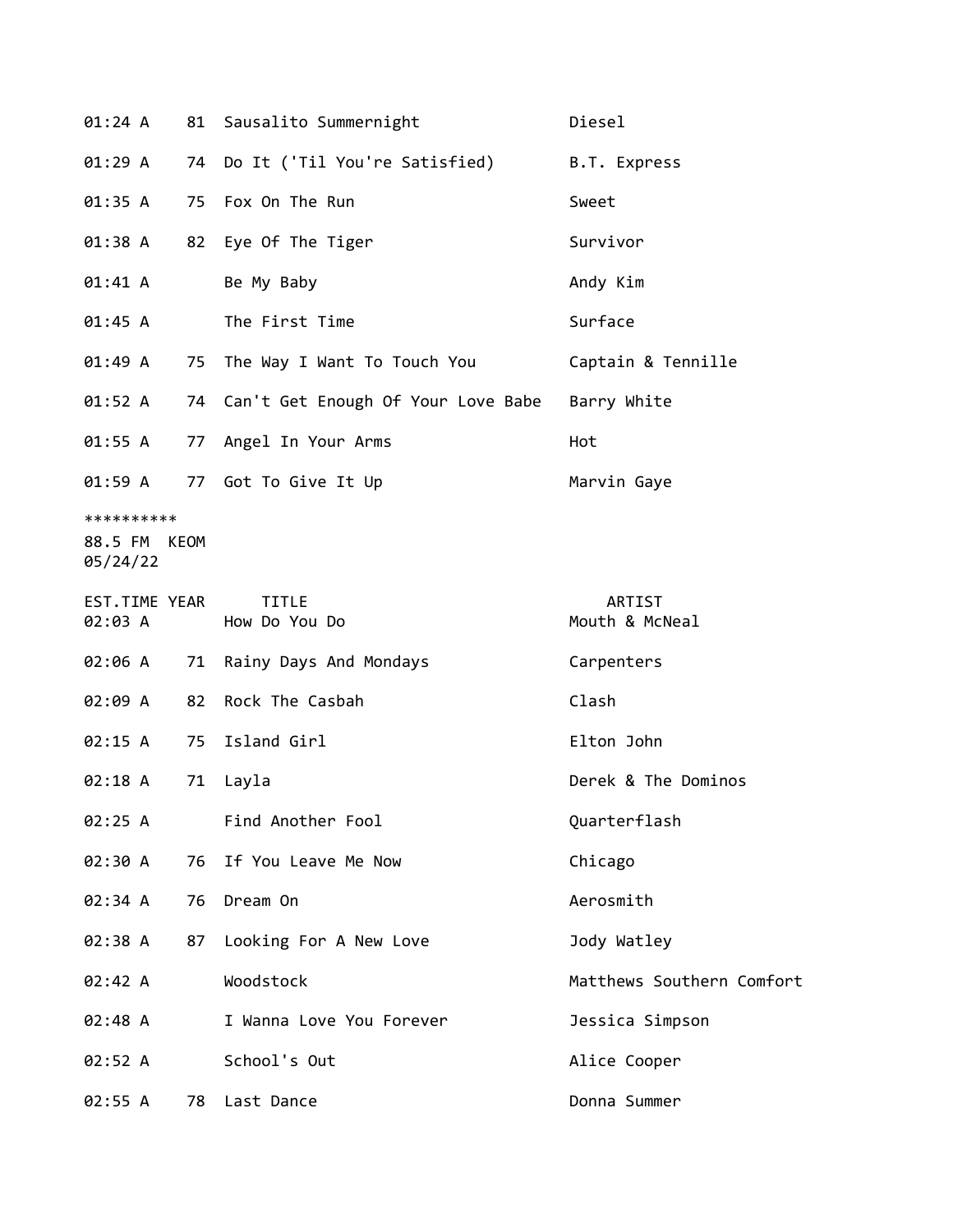\*\*\*\*\*\*\*\*\*\* 88.5 FM KEOM 05/24/22

| EST.TIME YEAR<br>03:00 A               |    | <b>TITLE</b><br>79 Crazy Little Thing Called Love | ARTIST<br>Queen               |
|----------------------------------------|----|---------------------------------------------------|-------------------------------|
| 03:02 A                                | 78 | Double Vision                                     | Foreigner                     |
| 03:06 A                                |    | 76 I'd Really Love To See You Tonight             | England Dan & John Ford Coley |
| 03:08 A                                |    | 86 I'll Still Be Loving You                       | Restless Heart                |
| 03:12 A                                | 88 | What I Am                                         | Edie Brickell & The New       |
| <b>Bohemians</b><br>03:18 A            | 90 | More Than Words Can Say                           | Alias                         |
| 03:22 A                                | 76 | Night Moves                                       | Bob Seger & The Silver Bullet |
| <b>Band</b><br>03:27 A                 |    | Beds Are Burning                                  | Midnight Oil                  |
| 03:31 A                                | 77 | I Just Want To Be Your Everything                 | Andy Gibb                     |
| 03:35 A                                |    | 90 Enjoy The Silence                              | Depeche Mode                  |
| 03:39 A                                |    | 87 Let's Wait Awhile                              | Janet Jackson                 |
| 03:45 A                                |    | 91 Hold You Tight                                 | Tara Kemp                     |
| 03:48 A                                | 77 | Lucille                                           | Kenny Rogers                  |
| 03:52 A                                | 75 | I Write The Songs                                 | Barry Manilow                 |
| 03:55 A                                |    | 74 Jet                                            | Paul McCartney [+] Wings      |
| **********<br>88.5 FM KEOM<br>05/24/22 |    |                                                   |                               |
| EST.TIME YEAR<br>04:01 A               | 76 | <b>TITLE</b><br>50 Ways To Leave Your Lover       | ARTIST<br>Paul Simon          |
| 04:04 A                                | 78 | Don't Look Back                                   | <b>Boston</b>                 |
| 04:10 A                                | 78 | I Will Survive                                    | Gloria Gaynor                 |
| 04:15 A                                | 79 | <b>Babe</b>                                       | Styx                          |
| 04:19 A                                | 72 | Witchy Woman                                      | Eagles                        |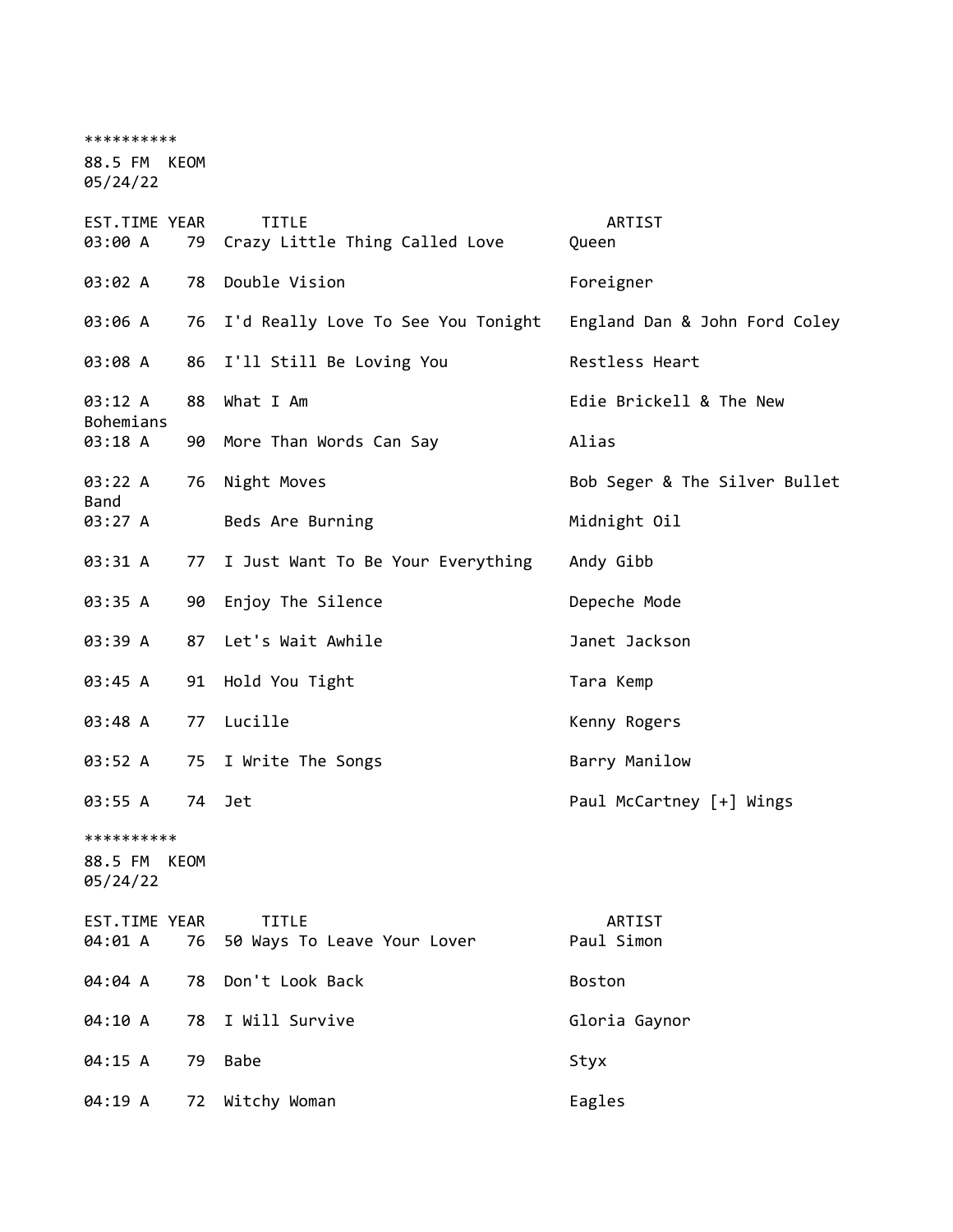| 04:23 A                                |    | 81 Super Freak                    | Rick James                      |
|----------------------------------------|----|-----------------------------------|---------------------------------|
| 04:26 A                                |    | How Bizarre                       | OMC                             |
| 04:30 A                                | 78 | Reminiscing                       | Little River Band               |
| 04:34 A                                |    | 75 Why Can't We Be Friends        | War                             |
| 04:38 A                                |    | 89 If You Don't Know Me By Now    | Simply Red                      |
| 04:41 A                                |    | Ebony Eyes                        | Bob Welch                       |
| 04:47 A                                |    | One More Try                      | Timmy T.                        |
| 04:50 A                                | 78 | Imaginary Lover                   | Atlanta Rhythm Section          |
| 04:55 A                                |    | Sister Golden Hair                | America                         |
| **********<br>88.5 FM KEOM<br>05/24/22 |    |                                   |                                 |
| EST.TIME YEAR<br>05:00 A               |    | <b>TITLE</b><br>74 You're No Good | <b>ARTIST</b><br>Linda Ronstadt |
| 05:03 A                                |    | Heaven On The 7th Floor           | Paul Nicholas                   |
| 05:06 A                                |    | 70 Everything Is Beautiful        | Ray Stevens                     |
| 05:09 A                                |    | I Wanna Be A Cowboy               | Boys Don't Cry                  |
| 05:12 A                                | 87 | Wanted Dead Or Alive              | Bon Jovi                        |
| 05:19 A                                |    | The Dance                         | Garth Brooks                    |
| 05:22 A                                | 73 | Diamond Girl                      | Seals & Crofts                  |
| 05:25 A                                |    | When You Close Your Eyes          | Night Ranger                    |
| 05:29 A                                | 77 | I'm In You                        | Peter Frampton                  |
| 05:33 A                                |    | Someday                           | Sugar Ray                       |
| 05:37 A                                | 81 | Morning Train (9 To 5)            | Sheena Easton                   |
| 05:40 A                                | 78 | Deacon Blues                      | Steely Dan                      |
| 05:49 A                                | 95 | Water Runs Dry                    | Boyz II Men                     |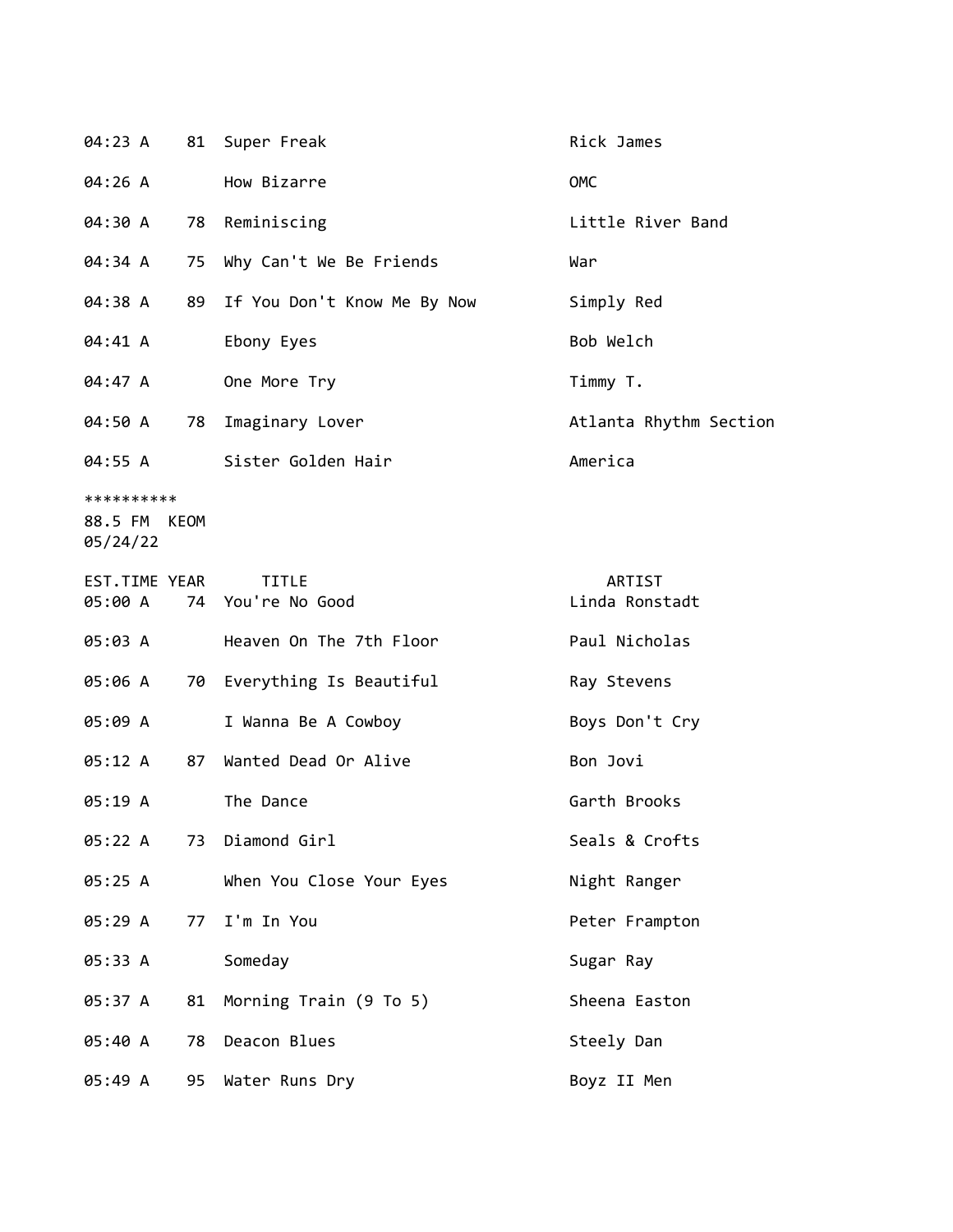| 05:53 A                                |      | 74 I'm Leaving It All Up To You   | Donny & Marie Osmond         |
|----------------------------------------|------|-----------------------------------|------------------------------|
| 05:56 A                                | 78   | Take A Chance On Me               | ABBA                         |
| **********<br>88.5 FM KEOM<br>05/24/22 |      |                                   |                              |
| EST.TIME YEAR<br>06:01 A               | 73   | <b>TITLE</b><br>The Way We Were   | ARTIST<br>Barbra Streisand   |
| 06:04 A                                | 73   | Daniel                            | Elton John                   |
| 06:09 A                                |      | 76 I'll Be Good To You            | Brothers Johnson             |
| 06:12 A                                |      | Look In My Eyes Pretty Woman      | Tony Orlando & Dawn          |
| 06:17 A                                |      | Yes I'm Ready                     | Teri DeSario with K.C.       |
| 06:20 A                                |      | 71 Me And You And A Dog Named Boo | Lobo                         |
| 06:24 A                                |      | Dominoes                          | Robbie Nevil                 |
| 06:29 A                                |      | 71 You've Got A Friend            | James Taylor                 |
| 06:34 A                                | 76   | Shop Around                       | Captain & Tennille           |
| 06:38 A                                |      | King Of Pain                      | Police                       |
| 06:45 A                                |      | 92 I'll Be There                  | Mariah Carey                 |
| 06:50 A                                | 72   | Bang A Gong (Get It On)           | T. Rex                       |
| 06:54 A                                |      | Toy Soldiers                      | Martika                      |
| **********<br>88.5 FM<br>05/24/22      | KEOM |                                   |                              |
| EST.TIME YEAR<br>07:01 A               | 75   | <b>TITLE</b><br>Shining Star      | ARTIST<br>Earth, Wind & Fire |
| 07:04 A                                | 76   | Just To Be Close To You           | Commodores                   |
| 07:11 A                                | 83   | Joanna                            | Kool & The Gang              |
| 07:20A                                 | 77   | When I Need You                   | Leo Sayer                    |
| 07:25 A                                | 75   | Amie                              | Pure Prairie League          |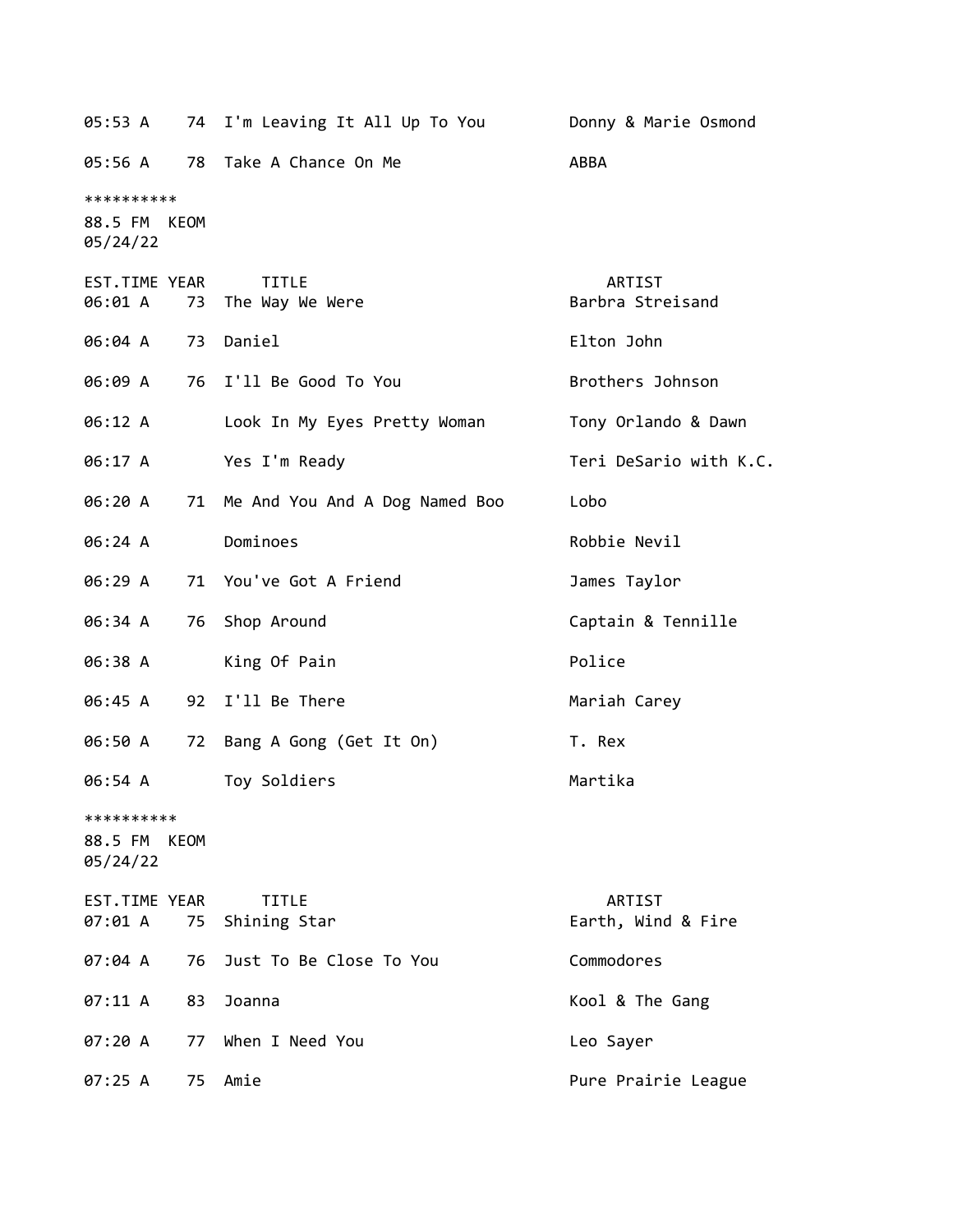| 07:31 A                                | 76 | The Rubberband Man                                                      | Spinners                  |
|----------------------------------------|----|-------------------------------------------------------------------------|---------------------------|
| 07:35 A                                | 75 | It's A Miracle                                                          | Barry Manilow             |
| 07:39 A                                | 89 | She Drives Me Crazy                                                     | Fine Young Cannibals      |
| 07:46 A                                | 78 | How Much I Feel                                                         | Ambrosia                  |
| 07:50 A                                |    | 84 Who's That Girl                                                      | Eurythmics                |
| 07:58 A                                |    | 84 Footloose                                                            | Kenny Loggins             |
| **********<br>88.5 FM KEOM<br>05/24/22 |    |                                                                         |                           |
| EST.TIME YEAR<br>08:02 A               |    | <b>TITLE</b><br>73 Long Train Runnin'                                   | ARTIST<br>Doobie Brothers |
| 08:07 A                                |    | 71 It's Too Late                                                        | Carole King               |
| 08:10 A                                | 81 | No Reply At All                                                         | Genesis                   |
| 08:17 A                                |    | I'll Be Loving You (Forever)                                            | New Kids On The Block     |
| 08:21 A                                |    | Save Tonight                                                            | Eagle Eye Cherry          |
| 08:25 A                                | 74 | Until You Come Back To Me (That's W Aretha Franklin                     |                           |
| 08:30 A                                | 73 | Shambala                                                                | Three Dog Night           |
| 08:34 A                                | 74 | Call On Me                                                              | Chicago                   |
| 08:39 A                                | 82 | Maneater                                                                | Hall & Oates              |
|                                        |    | 08:46 A 91 Rush, Rush                                                   | Paula Abdul               |
| 08:51 A                                |    | Look What You've Done For Me                                            | Al Green                  |
| 08:59 A                                |    | 74 Cat's In The Cradle                                                  | Harry Chapin              |
| **********<br>88.5 FM KEOM<br>05/24/22 |    |                                                                         |                           |
| EST.TIME YEAR<br>09:03 A               |    | <b>TITLE</b><br>70 I Just Can't Help Believing                          | ARTIST<br>B.J. Thomas     |
|                                        |    | 09:06 A 74 Best Thing That Ever Happened To Me Gladys Knight & The Pips |                           |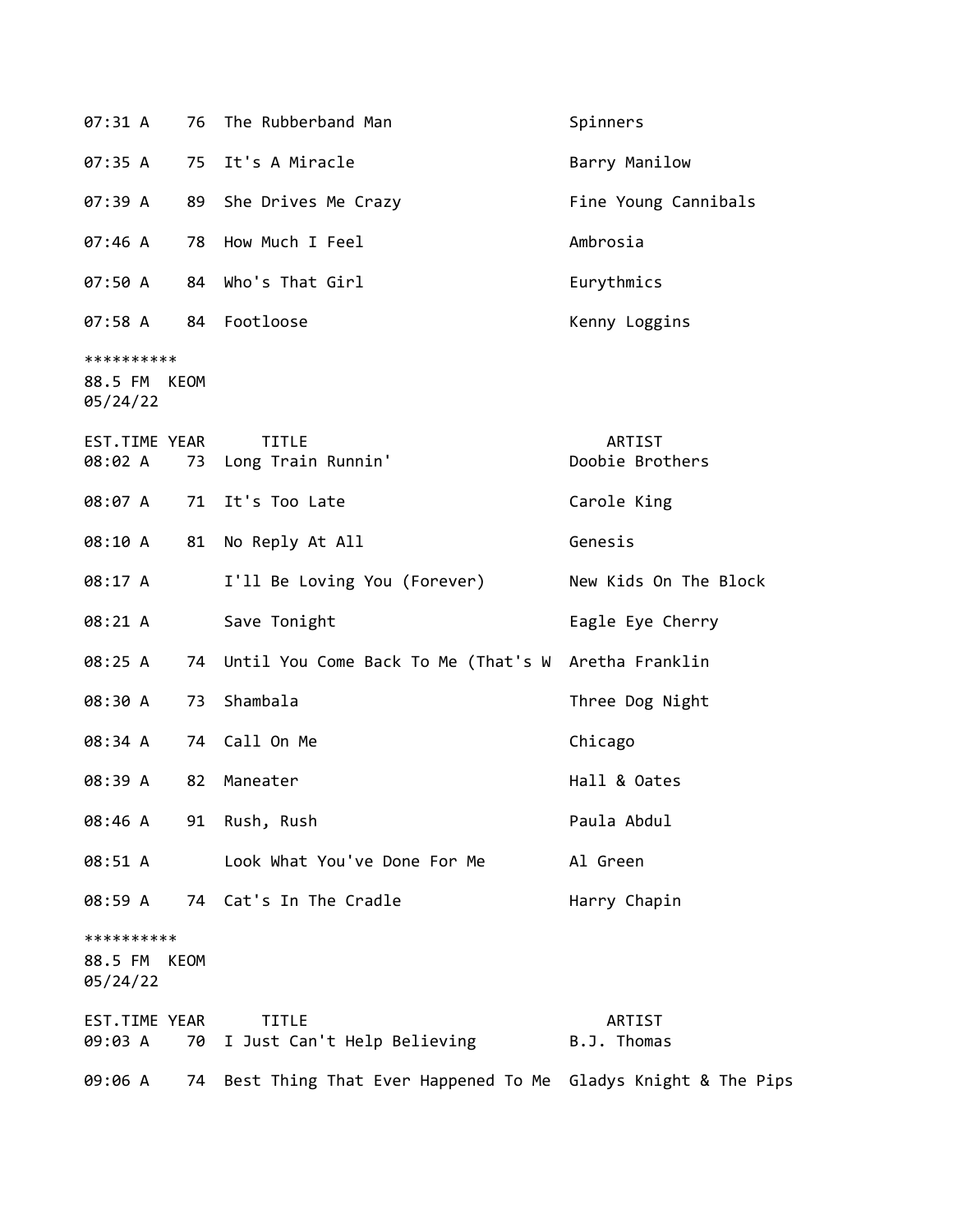| 09:09 A                  |    | 80 Tell It Like It Is                   | Heart                         |
|--------------------------|----|-----------------------------------------|-------------------------------|
| 09:16 A                  |    | 72 Oh Babe, What Would You Say          | Hurricane Smith               |
| 09:19 A                  |    | 79 You Decorated My Life                | Kenny Rogers                  |
| 09:23 A                  |    | Under Pressure                          | Queen & David Bowie           |
| 09:27 A                  |    | Where Do You Go                         | No Mercy                      |
| 09:32 A                  |    | 77 Dazz                                 | <b>Brick</b>                  |
| 09:35 A                  |    | 76 Nights Are Forever Without You       | England Dan & John Ford Coley |
| 09:38 A                  |    | Make Love Stay                          | Dan Fogelberg                 |
| 09:43 A                  |    | 73 Right Place, Wrong Time              | Dr. John                      |
| 09:48 A                  |    | Because Of You                          | 98 Degrees                    |
| 09:51 A                  |    | 94 Love Sneakin' Up On You              | Bonnie Raitt                  |
| 09:59 A                  |    | 79 In The Navy                          | Village People                |
| **********               |    |                                         |                               |
| 88.5 FM KEOM<br>05/24/22 |    |                                         |                               |
| EST.TIME YEAR            |    | <b>TITLE</b><br>10:03 A 72 Daddy's Home | ARTIST<br>Jermaine Jackson    |
| 10:06 A 79 Reunited      |    |                                         | Peaches & Herb                |
| 10:09 A                  |    | 86 Secret Separation                    | Fixx                          |
| 10:15 A                  |    | 98 Kiss Me                              | Sixpence None The Richer      |
| 10:19 A                  | 80 | With You I'm Born Again                 | Billy Preston                 |
| 10:22 A                  | 84 | If She Knew What She Wants              | Bangles                       |
| 10:26A                   | 79 | Lonesome Loser                          | Little River Band             |
| 10:31 A                  | 72 | I Can See Clearly Now                   | Johnny Nash                   |
| 10:33 A                  | 99 | Higher                                  | Creed                         |
| 10:38 A                  |    | Is This Love                            | Whitesnake                    |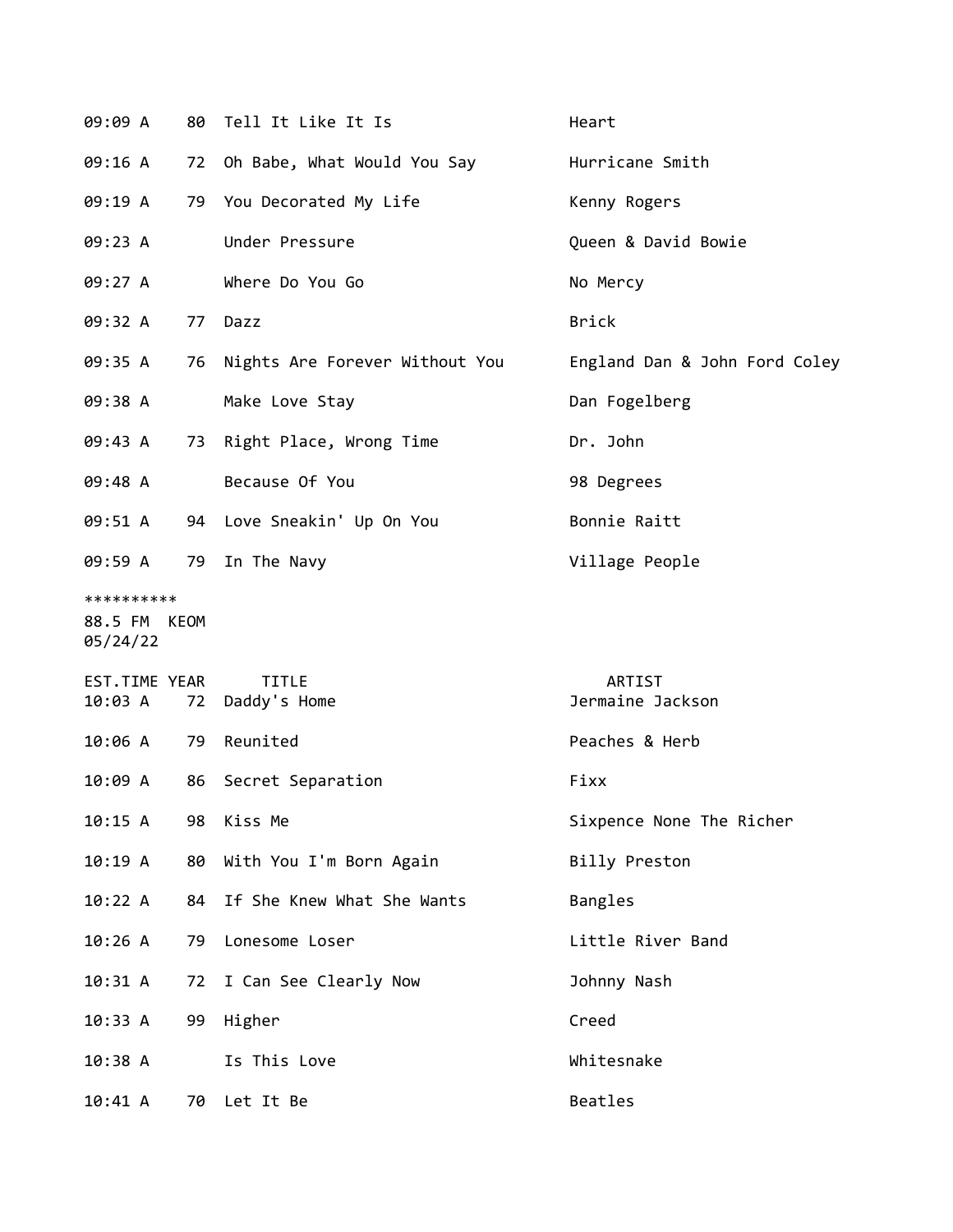| 10:47 A                           |      | 95 Kiss From A Rose                        | Seal                         |
|-----------------------------------|------|--------------------------------------------|------------------------------|
| 10:51 A                           |      | 75 Poetry Man                              | Phoebe Snow                  |
| 10:54 A                           | 74   | Then Came You                              | Spinners & Dionne Warwick    |
| $10:59$ A                         |      | 70 Green-Eyed Lady                         | Sugarloaf                    |
| **********<br>88.5 FM<br>05/24/22 | KEOM |                                            |                              |
| EST.TIME YEAR<br>11:03 A          |      | <b>TITLE</b><br>84 Neutron Dance           | ARTIST<br>Pointer Sisters    |
| 11:07 A                           |      | 79 Please Don't Go                         | KC & The Sunshine Band       |
| 11:10 A                           |      | Who Do You Give Your Love To               | Michael Morales              |
| $11:17$ A                         |      | 92 In The Still Of The Night               | Boyz II Men                  |
| 11:19A                            |      | 75 Long Tall Glasses (I Can Dance)         | Leo Sayer                    |
| 11:22 A                           |      | Promises, Promises                         | Naked Eyes                   |
| 11:26A                            |      | 75 You Are So Beautiful                    | Joe Cocker                   |
| 11:30 A                           | 71   | Joy To The World                           | Three Dog Night              |
| 11:33 A                           |      | Tonight                                    | New Kids On The Block        |
| 11:36 A                           |      | 83 Time (Clock Of The Heart)               | Culture Club                 |
| 11:39 A                           |      | I Love You For All Seasons                 | Fuzz                         |
| 11:44 A                           |      | 91 Coming Out Of The Dark                  | Gloria Estefan               |
| 11:48 A                           | 78   | Whenever I Call You Friend                 | Kenny Loggins & Stevie Nicks |
| 11:52 A                           |      | 79 We Are Family                           | Sister Sledge                |
| 11:55 A                           |      | 75 Take Me In Your Arms (Rock Me)          | Doobie Brothers              |
| **********<br>88.5 FM<br>05/24/22 | KEOM |                                            |                              |
| EST.TIME YEAR<br>12:00 P          |      | <b>TITLE</b><br>71 Smiling Faces Sometimes | ARTIST<br>Undisputed Truth   |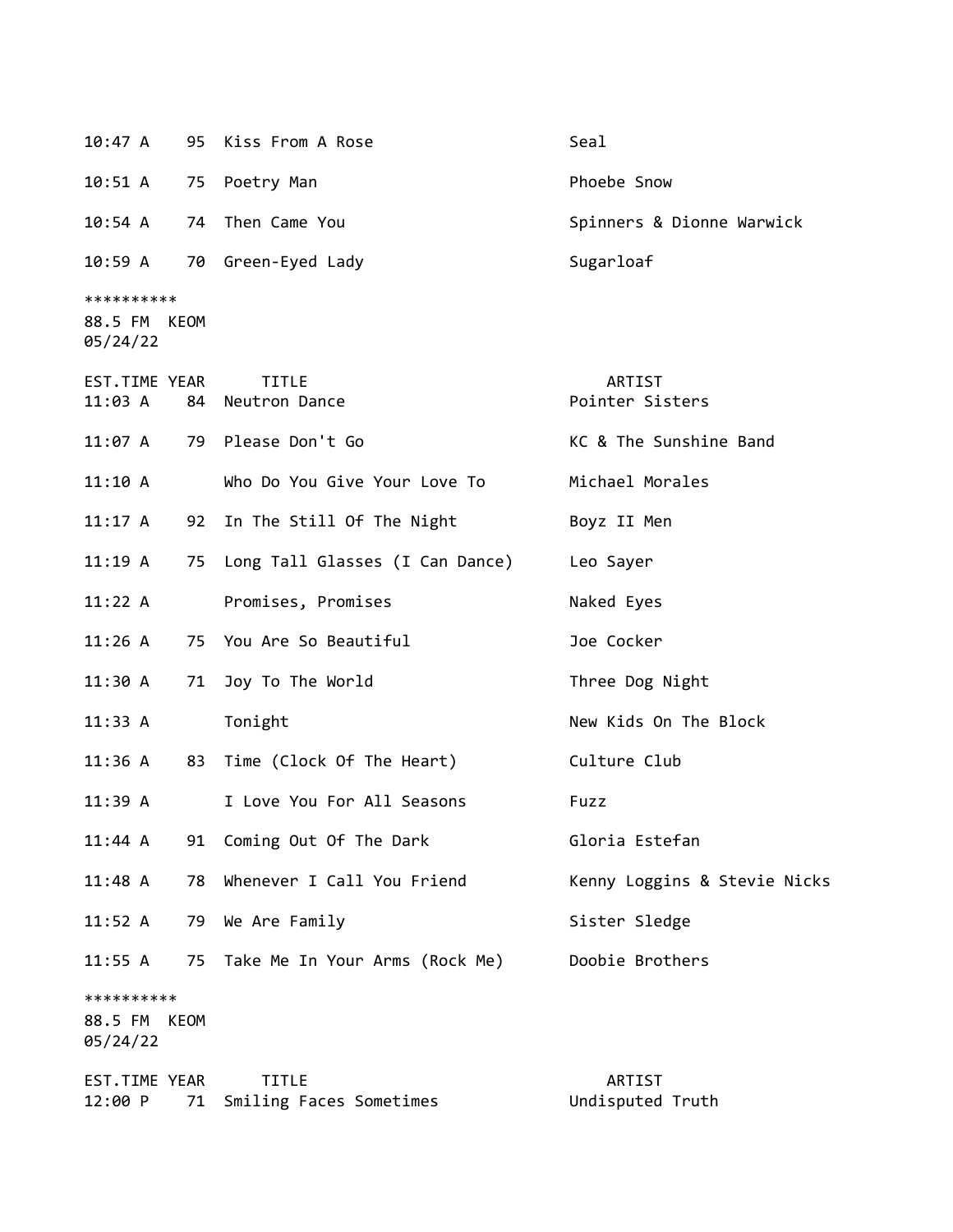| $12:03$ P                |    | 70 Make Me Smile                                  | Chicago                     |
|--------------------------|----|---------------------------------------------------|-----------------------------|
| $12:06$ P                |    | Nightingale                                       | Carole King                 |
| $12:09$ P                | 81 | Why Do Fools Fall In Love                         | Diana Ross                  |
| $12:12$ P                |    | 70 Most Of All                                    | B.J. Thomas                 |
| $12:19$ P                |    | 72 Hurting Each Other                             | Carpenters                  |
| 12:21 P                  |    | 74 Let Me Be There                                | Olivia Newton-John          |
| $12:24$ P                |    | 82 Breaking Us In Two                             | Joe Jackson                 |
| 12:31 P                  | 70 | Signed, Sealed, Delivered I'm Yours Stevie Wonder |                             |
| 12:33 P                  |    | Sultans Of Swing                                  | Dire Straits                |
| $12:37$ P                | 87 | Head To Toe                                       | Lisa Lisa & The Cult Jam    |
| 12:41 P                  |    | 78 Sweet Talkin' Woman                            | Electric Light Orchestra    |
| $12:48$ P                |    | 97 3 AM                                           | Matchbox Twenty             |
| 12:51 P                  |    | 78 Hold The Line                                  | Toto                        |
| 12:55 P                  |    | 74 Kung Fu Fighting                               | Carl Douglas                |
| **********               |    |                                                   |                             |
| 88.5 FM KEOM<br>05/24/22 |    |                                                   |                             |
| EST.TIME YEAR<br>01:00 P |    | <b>TITLE</b><br>What's Goin' On                   | ARTIST<br>Marvin Gaye       |
| 01:03 P                  | 86 | True Blue                                         | Madonna                     |
| 01:07 P                  | 79 | Love You Inside Out                               | Bee Gees                    |
| 01:11 P                  |    | Stay                                              | Eternal                     |
| $01:17$ P                | 81 | Just The Two Of Us                                | Grover Washington, Jr       |
| 01:21 P                  | 79 | Shake Your Groove Thing                           | Peaches & Herb              |
| $01:24$ P                | 75 | Rhinestone Cowboy                                 | Glen Campbell               |
| $01:27$ P                | 81 | One Hundred Ways                                  | Quincy Jones & James Ingram |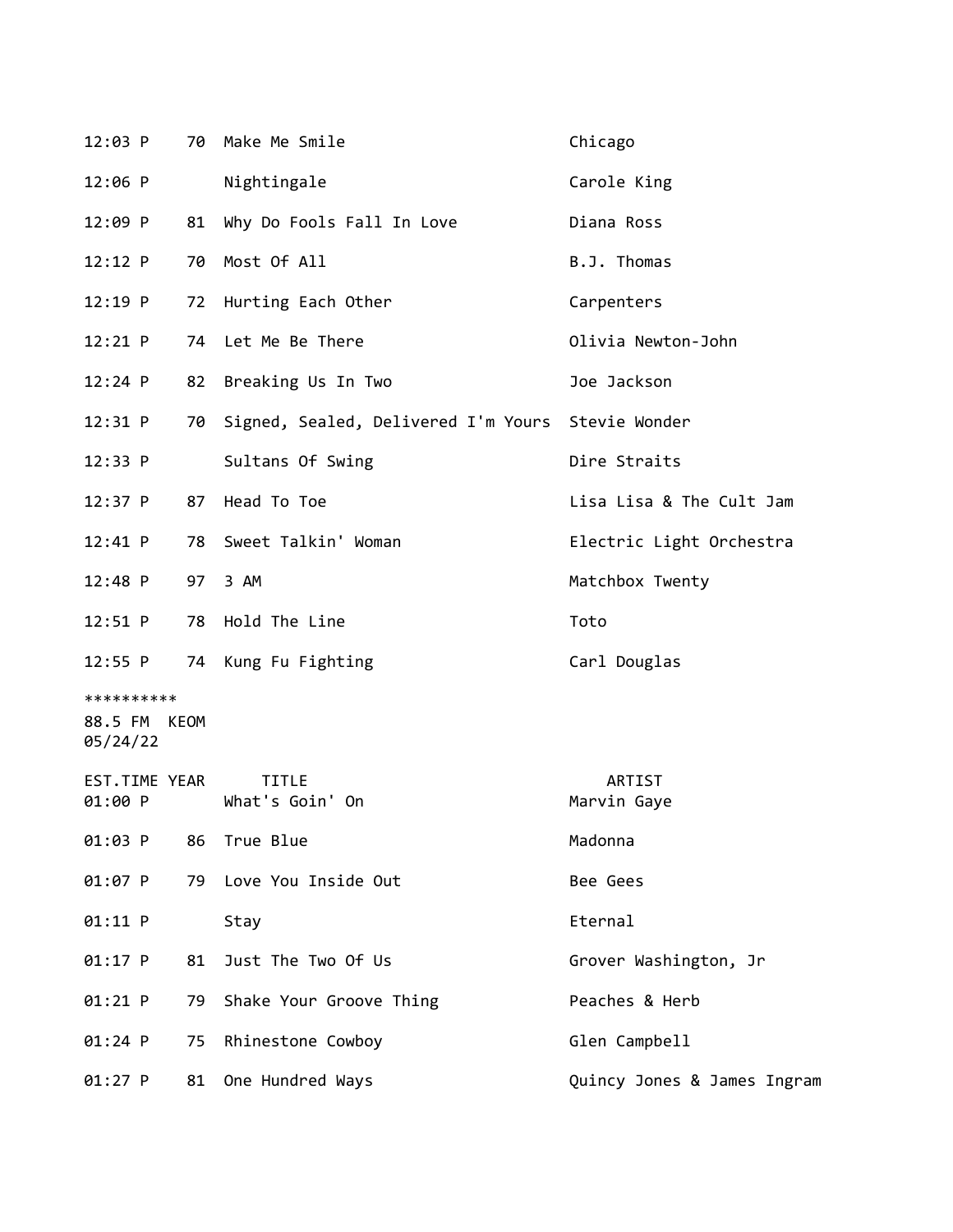| 01:33 P                                |    | Sledgehammer                                 | Peter Gabriel                 |
|----------------------------------------|----|----------------------------------------------|-------------------------------|
| 01:37 P                                |    | 76 Beth                                      | Kiss                          |
| 01:39 P                                |    | Believe                                      | Elton John                    |
| 01:46 P                                |    | 74 Laughter In The Rain                      | Neil Sedaka                   |
| 01:48 P                                |    | 83 P.Y.T. (Pretty Young Thing)               | Michael Jackson               |
| $01:52$ P                              |    | 77 Your Smiling Face                         | James Taylor                  |
| 01:59 P                                |    | 74 Sundown                                   | Gordon Lightfoot              |
| **********<br>88.5 FM KEOM<br>05/24/22 |    |                                              |                               |
| EST.TIME YEAR<br>02:02 P               | 74 | <b>TITLE</b><br>Rikki Don't Lose That Number | ARTIST<br>Steely Dan          |
| 02:06 P                                | 79 | Working My Way Back To You-Forgive           | Spinners                      |
| 02:10 P                                | 82 | Do You Believe In Love                       | Huey Lewis & The News         |
| $02:15$ P                              |    | 72 Use Me                                    | Bill Withers                  |
| 02:19 P                                | 73 | Boogie Woogie Bugle Boy                      | Bette Midler                  |
| $02:21$ P                              |    | Modern Love                                  | David Bowie                   |
| $02:25$ P                              |    | 96 Change The World                          | Eric Clapton                  |
| 02:30 P                                | 77 | Here You Come Again                          | Dolly Parton                  |
| 02:32 P                                | 70 | No Matter What                               | Badfinger                     |
| 02:35 P                                | 82 | Baby, Come To Me                             | Patti Austin [+] James Ingram |
| 02:39 P                                | 76 | Let 'Em In                                   | Paul McCartney [+] Wings      |
| 02:46 P                                | 96 | Lovefool                                     | Cardigans                     |
| 02:49 P                                | 71 | Never Been To Spain                          | Three Dog Night               |
| 02:53 P                                | 77 | Keep It Comin' Love                          | KC & The Sunshine Band        |
| 02:58 P                                |    | 79 Y.M.C.A.                                  | Village People                |

\*\*\*\*\*\*\*\*\*\*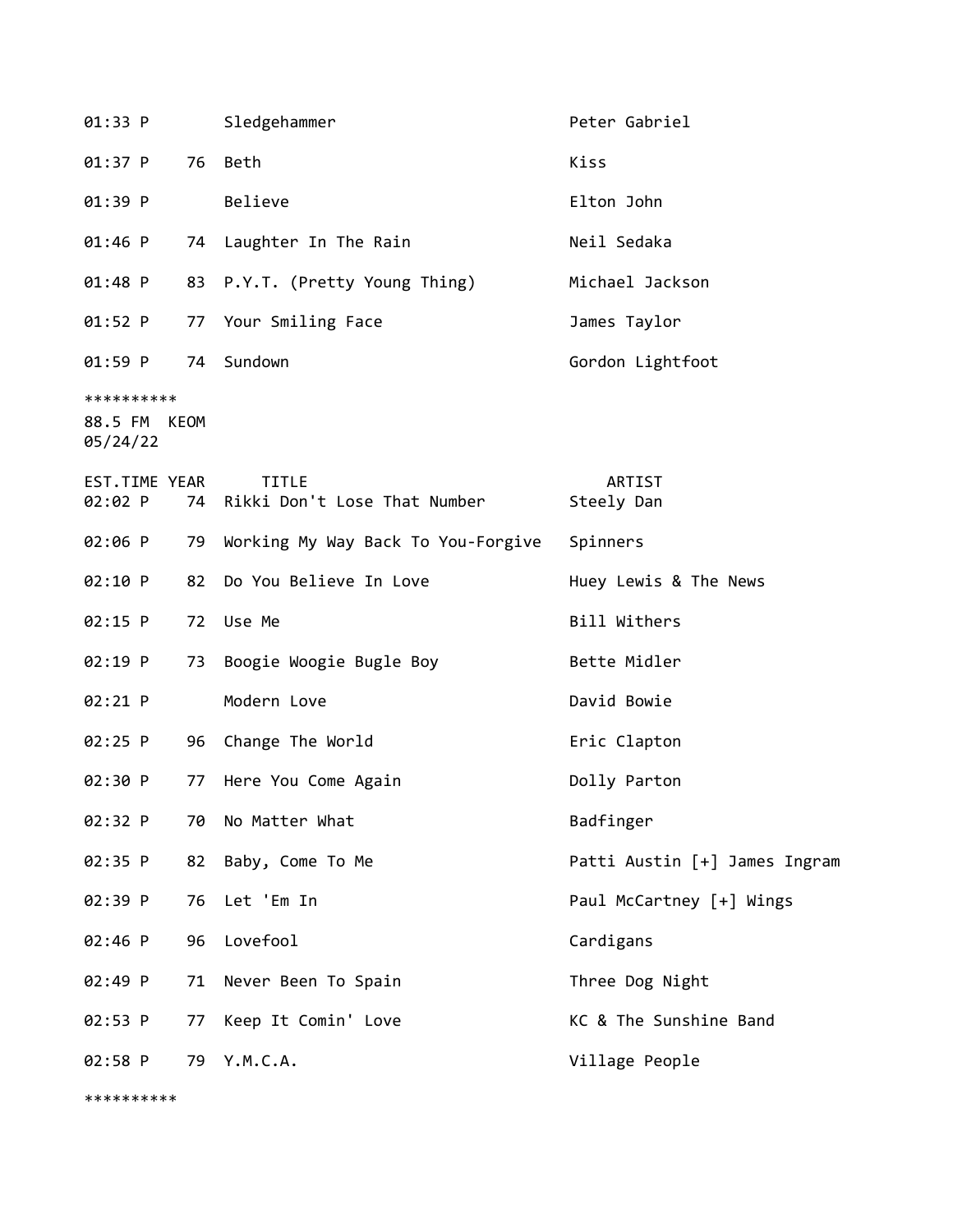88.5 FM KEOM 05/24/22

| EST.TIME YEAR<br>03:02 P          | 76   | <b>TITLE</b><br>Year Of The Cat                     | ARTIST<br>Al Stewart |
|-----------------------------------|------|-----------------------------------------------------|----------------------|
| 03:03 P                           |      | 71 Brand New Key                                    | Melanie              |
| 03:05 P                           | 81   | We're In This Love Together                         | Al Jarreau           |
| 03:08 P                           | 80   | I'm Alright                                         | Kenny Loggins        |
| 03:12 P                           |      | Burning Heart                                       | Survivor             |
| 03:18 P                           | 91   | Fading Like A Flower (Every Time Yo                 | Roxette              |
| 03:21 P                           | 70   | Does Anybody Really Know What Time                  | Chicago              |
| 03:25 P                           | 83   | Cuts Like A Knife                                   | Bryan Adams          |
| 03:30 P                           | 73   | Will It Go 'Round In Circles                        | Billy Preston        |
| 03:34 P                           |      | Be My Lover                                         | LaBouche             |
| 03:37 P                           | 81   | Keep On Loving You                                  | REO Speedwagon       |
| 03:40 P                           | 79   | Let's Go                                            | Cars                 |
| 03:46 P                           | 91   | You're In Love                                      | Wilson Phillips      |
| 03:50 P                           | 71   | I AmI Said                                          | Neil Diamond         |
| 03:53 P                           | 70   | Bridge Over Troubled Water                          | Simon & Garfunkel    |
| 03:59 P                           | 87   | I Wanna Dance With Somebody (Who Lo Whitney Houston |                      |
| **********<br>88.5 FM<br>05/24/22 | KEOM |                                                     |                      |
| EST.TIME YEAR<br>04:04 P          | 72   | <b>TITLE</b><br>You Ought To Be With Me             | ARTIST<br>Al Green   |
| 04:08 P                           | 77   | Go Your Own Way                                     | Fleetwood Mac        |
| 04:12 P                           | 84   | Thriller                                            | Michael Jackson      |
| 04:18 P                           | 81   | Let's Groove                                        | Earth, Wind & Fire   |
| 04:25 P                           | 91   | The Motown Song                                     | Rod Stewart          |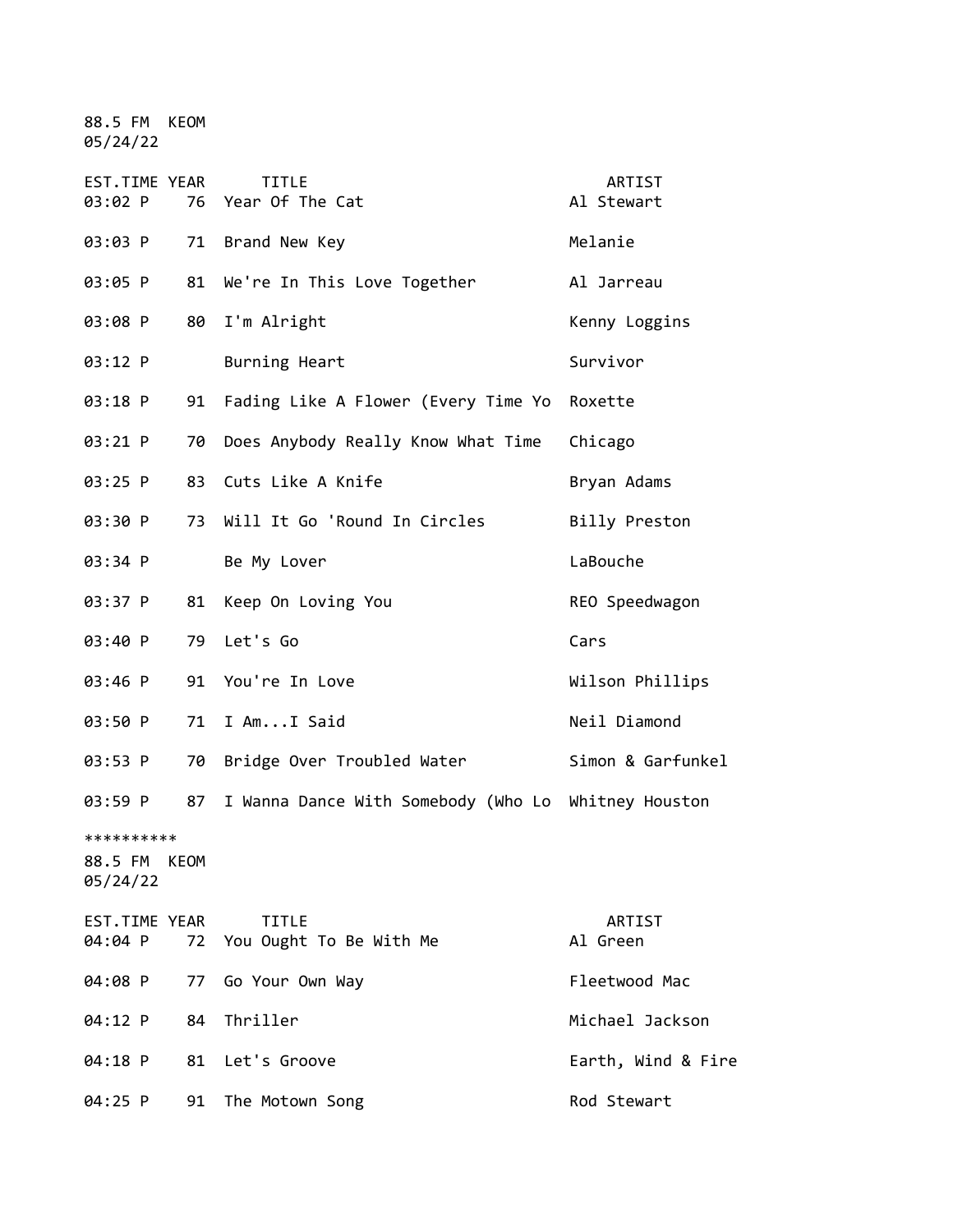| 04:31 P                                   |    | 83 Every Breath You Take                   | Police                     |
|-------------------------------------------|----|--------------------------------------------|----------------------------|
| 04:35 P                                   |    | 79 Rock N Roll Fantasy                     | Bad Company                |
| 04:39 P                                   |    | He Can't Love You                          | Michael Stanley Band       |
| 04:45 P                                   |    | 74 Back Home Again                         | John Denver                |
| 04:50 P                                   |    | Where The Streets Have No Name             | U <sub>2</sub>             |
| 04:59 P                                   |    | 72 Listen To The Music                     | Doobie Brothers            |
| **********<br>88.5 FM KEOM<br>05/24/22    |    |                                            |                            |
| EST.TIME YEAR<br>05:03 P                  |    | <b>TITLE</b><br>79 Mama Can't Buy You Love | ARTIST<br>Elton John       |
| 05:09 P                                   |    | 75 Love Rollercoaster                      | Ohio Players               |
| 05:11 P                                   |    | 80 Let's Get Serious                       | Jermaine Jackson           |
| $05:17$ P                                 |    | 72 I'll Be Around                          | Spinners                   |
| 05:20 P                                   |    | If You Go                                  | Jon Secada                 |
| 05:26 P                                   |    | How Do I Survive                           | Amy Holland                |
| 05:31 P                                   | 79 | Stumblin' In                               | Suzi Quatro & Chris Norman |
| 05:35 P                                   |    | 78 Two Tickets To Paradise                 | Eddie Money                |
| 05:40 P                                   |    | Love On A Two-Way Street                   | Moments                    |
| 05:46 P                                   |    | All Around The World                       | Lisa Stansfield            |
| 05:50 P                                   |    | 74 Help Me                                 | Joni Mitchell              |
| 05:53 P                                   |    | 75 The Way I Want To Touch You             | Captain & Tennille         |
| **********<br>88.5 FM<br>KEOM<br>05/24/22 |    |                                            |                            |
| EST.TIME YEAR<br>06:02 P                  | 74 | <b>TITLE</b><br>Rock The Boat              | ARTIST<br>Hues Corporation |
| 06:05 P                                   |    | 86 Heartbeat                               | Don Johnson                |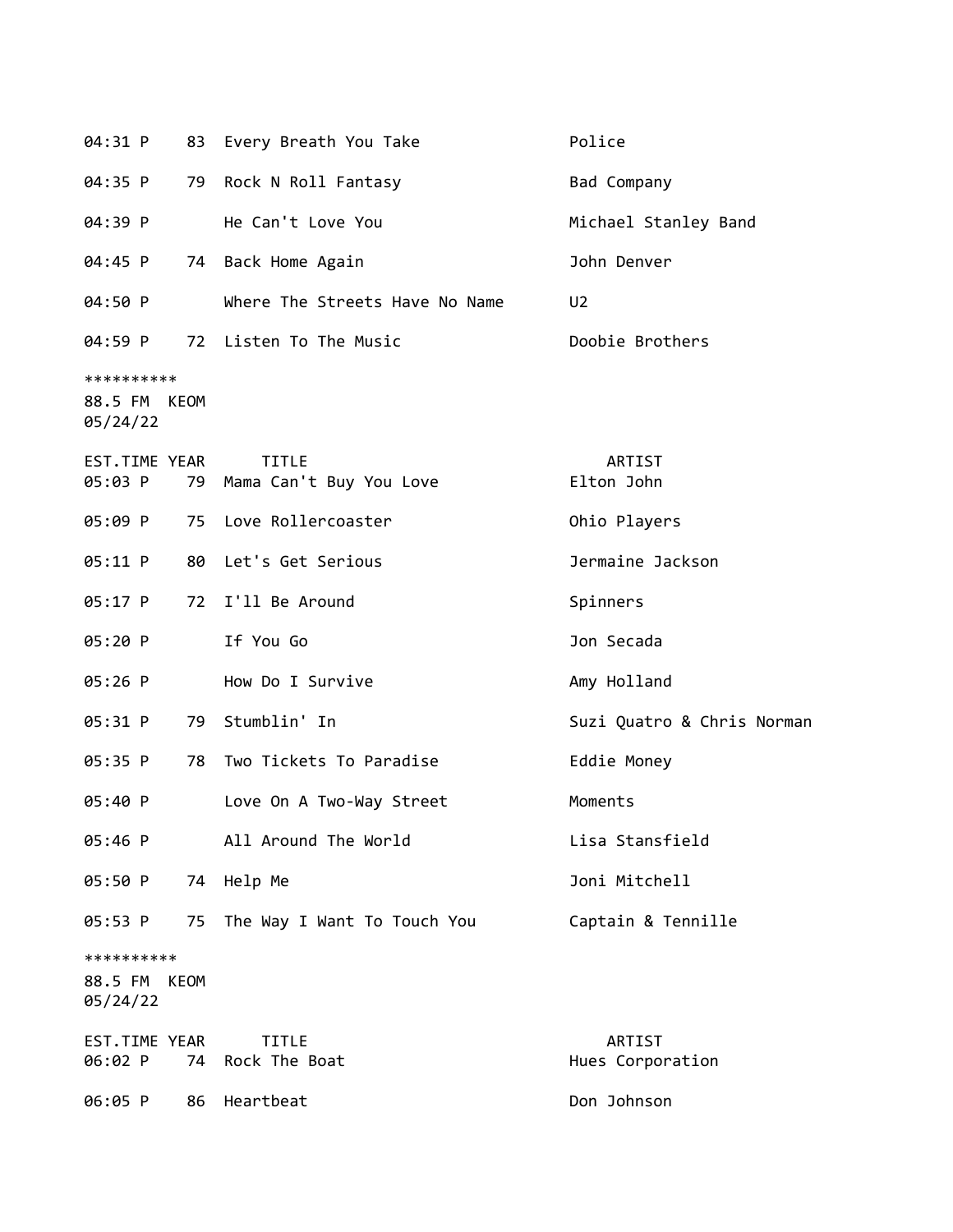| 06:09 P                                |    | 71 Lonely Days                                     | Bee Gees                         |  |
|----------------------------------------|----|----------------------------------------------------|----------------------------------|--|
| 06:15 P                                |    | 87 Carrie                                          | Europe                           |  |
| 06:20 P                                |    | 78 What You Won't Do For Love                      | Bobby Caldwell                   |  |
| 06:23 P                                |    | 82 Missing You                                     | Dan Fogelberg                    |  |
| 06:27 P                                |    | 81 Hold On Tight                                   | Electric Light Orchestra         |  |
| 06:32 P                                | 77 | Smoke From A Distant Fire                          | Sanford-Townsend Band            |  |
| 06:36 P                                |    | 93 The River Of Dreams                             | Billy Joel                       |  |
| 06:40 P                                |    | 74 (I've Been) Searchin' So Long                   | Chicago                          |  |
| 06:46 P                                |    | 73 Let Me Serenade You                             | Three Dog Night                  |  |
| 06:49 P                                |    | 9 To 5                                             | Dolly Parton                     |  |
| 06:52 P                                |    | 80 Any Way You Want It                             | Journey                          |  |
| **********<br>88.5 FM KEOM<br>05/24/22 |    |                                                    |                                  |  |
| EST.TIME YEAR<br>07:00 P               | 74 | <b>TITLE</b><br>Nothing From Nothing               | ARTIST<br>Billy Preston          |  |
| 07:02 P                                | 83 | Sweet Dreams (Are Made Of This)                    | Eurythmics                       |  |
| 07:06 P                                | 75 | (Hey Won't You Play) Another Somebo B.J. Thomas    |                                  |  |
| 07:09 P                                |    | For You                                            | Outfield, The                    |  |
| $07:14$ P                              | 85 | Separate Lives                                     | Phil Collins & Marilyn Martin    |  |
| $07:18$ P                              | 71 | Day After Day                                      | Badfinger                        |  |
| 07:22 P                                | 72 | Song Sung Blue                                     | Neil Diamond                     |  |
| 07:25 P                                |    | The Break Up Song (They Don't Write Greg Kihn Band |                                  |  |
| 07:27 P                                |    | Wot's It To Ya                                     | Robbie Nevil                     |  |
| 07:31 P                                | 79 | Boogie Wonderland                                  | Earth, Wind & Fire with Emotions |  |
| 07:36 P                                |    | 97 Together Again                                  | Janet Jackson                    |  |
|                                        |    |                                                    |                                  |  |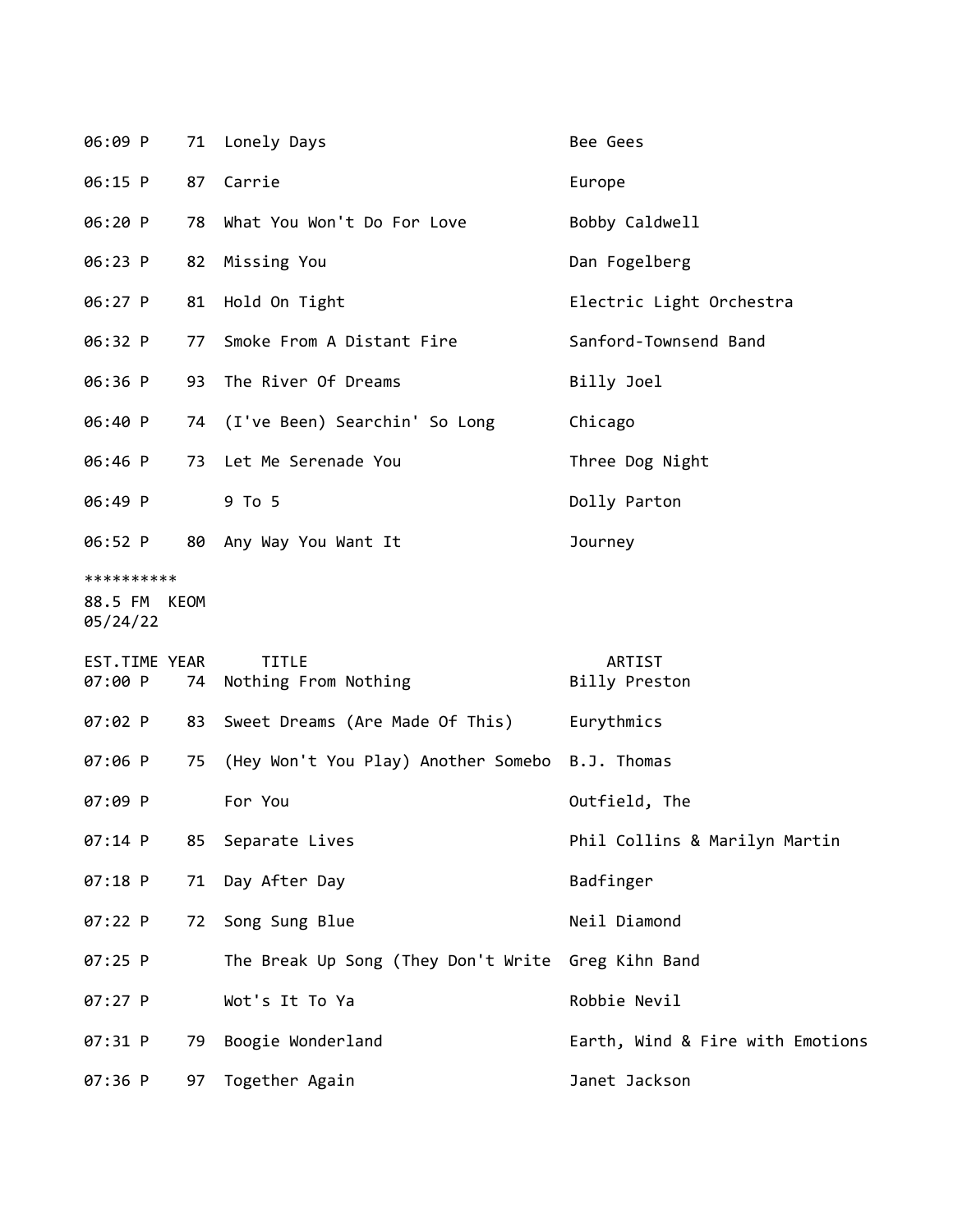| 07:40 P                  |    | 72 The Guitar Man                                | <b>Bread</b>                     |
|--------------------------|----|--------------------------------------------------|----------------------------------|
| $07:45$ P                | 76 | Kiss And Say Goodbye                             | Manhattans                       |
| 07:48 P                  |    | Born In The U.S.A.                               | Bruce Springsteen                |
| 07:53 P                  | 79 | Send One Your Love                               | Stevie Wonder                    |
| 07:58 P                  |    | 76 Right Back Where We Started From              | Maxine Nightingale               |
| **********               |    |                                                  |                                  |
| 88.5 FM KEOM<br>05/24/22 |    |                                                  |                                  |
| EST.TIME YEAR            |    | <b>TITLE</b>                                     | ARTIST                           |
| 08:01 P                  |    | 72 Hold Your Head Up                             | Argent                           |
| 08:05 P                  | 77 | Car Wash                                         | Rose Royce                       |
| 08:08 P                  |    | Edge Of Seventeen (Just Like The Wh Stevie Nicks |                                  |
| 08:11 P                  |    | Nikita                                           | Elton John                       |
| 08:16 P                  |    | Killing Me Softly                                | <b>Fugees</b>                    |
| 08:20 P                  | 74 | Jazzman                                          | Carole King                      |
| 08:24 P                  |    | 85 Do What You Do                                | Jermaine Jackson                 |
| 08:29 P                  | 76 | You Don't Have To Be A Star                      | Marilyn McCoo & Billy Davis, Jr. |
| 08:32 P                  | 90 | Just Another Dream                               | Cathy Dennis                     |
| 08:36 P                  | 87 | So Emotional                                     | Whitney Houston                  |
| 08:40 P                  | 77 | Jeans On                                         | David Dundas                     |
| 08:44 P                  | 93 | All For Love                                     | Bryan Adams & Rod Stewart        |
| 08:49 P                  | 70 | Montego Bay                                      | Bobby Bloom                      |
| 08:52 P                  | 77 | Couldn't Get It Right                            | Climax Blues Band                |
| 08:55 P                  | 74 | Mighty Love-Part 1                               | Spinners                         |
| 08:59 P                  | 75 | Fallin' In Love                                  | Hamilton, Joe Frank & Reynolds   |
| **********               |    |                                                  |                                  |
| 88.5 FM KEOM<br>05/24/22 |    |                                                  |                                  |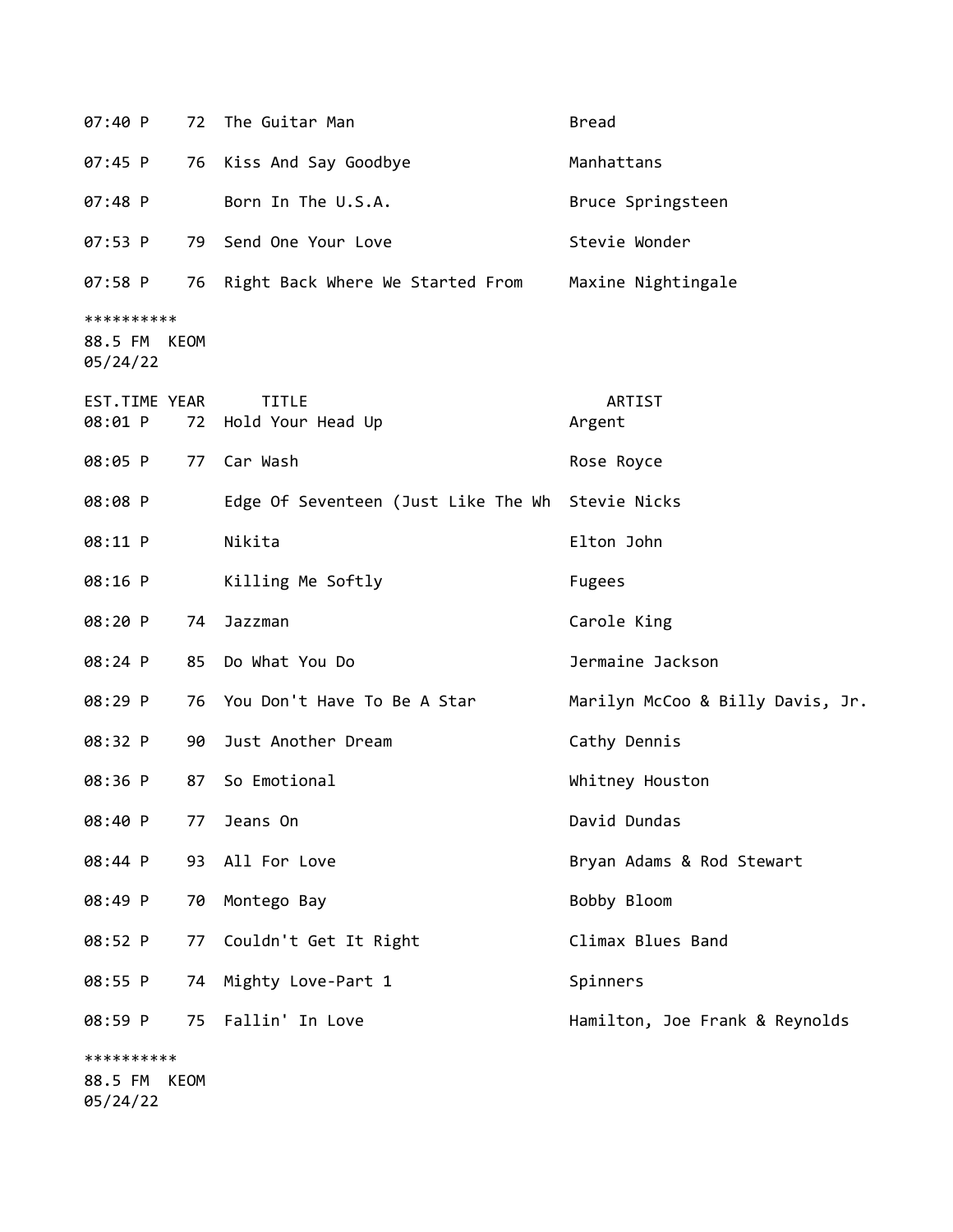| EST.TIME YEAR<br>09:02 P               | 79 | <b>TITLE</b><br>When You're In Love With A Beautifu Dr. Hook | ARTIST                        |
|----------------------------------------|----|--------------------------------------------------------------|-------------------------------|
| 09:05 P                                |    | 72 Alone Again (Naturally)                                   | Gilbert O'Sullivan            |
| 09:08 P                                |    | De Do Do Do, De Da Da Da                                     | Police                        |
| 09:12 P                                | 71 | Never Ending Song Of Love                                    | Delaney & Bonnie & Friends    |
| 09:16 P                                |    | 72 If You Don't Know Me By Now                               | Harold Melvin & The Bluenotes |
| 09:19 P                                | 75 | Golden Years                                                 | David Bowie                   |
| 09:23 P                                |    | You Can Call Me Al                                           | Paul Simon                    |
| 09:27 P                                |    | 97 As Long As You Love Me                                    | Backstreet Boys               |
| 09:32 P                                |    | 72 You're So Vain                                            | Carly Simon                   |
| 09:37 P                                |    | 78 An Everlasting Love                                       | Andy Gibb                     |
| 09:40 P                                | 86 | Mad About You                                                | Belinda Carlisle              |
| 09:46 P                                |    | You Were Meant For Me                                        | Jewel                         |
| 09:49 P                                | 75 | Supernatural Thing                                           | Ben E. King                   |
| 09:52 P                                | 72 | Oh Girl                                                      | Chi-Lites                     |
| 09:56 P                                |    | 77 Come Sail Away                                            | Styx                          |
| **********<br>88.5 FM KEOM<br>05/24/22 |    |                                                              |                               |
| EST.TIME YEAR<br>10:01 P               | 79 | <b>TITLE</b><br>Heart Of Glass                               | ARTIST<br>Blondie             |
| 10:04 P                                | 73 | Never, Never Gonna Give You Up                               | Barry White                   |
| 10:08 P                                | 76 | Dream Weaver                                                 | Gary Wright                   |
| 10:11 P                                | 80 | Stomp!                                                       | Brothers Johnson              |
| $10:17$ P                              |    | Theme From S.W.A.T.                                          | Rhythm Heritage               |
| 10:19 P                                |    | 73 Gypsy Man                                                 | War                           |
| $10:23$ P                              | 80 | Never Be The Same                                            | Christopher Cross             |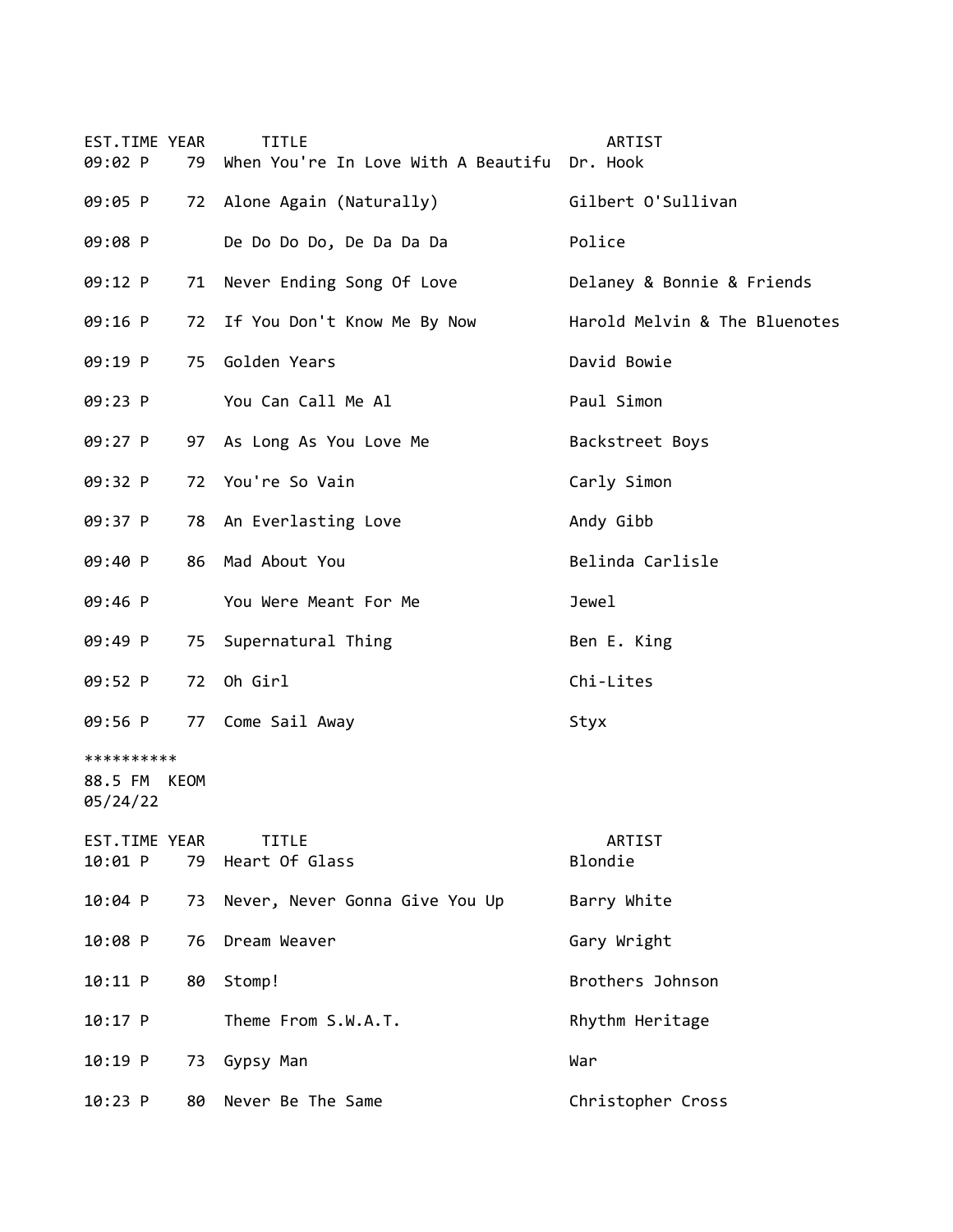|           |  | 10:27 P 97 All By Myself  | Celine Dion         |
|-----------|--|---------------------------|---------------------|
|           |  | 10:33 P 74 Rock Your Baby | George McCrae       |
| $10:36$ P |  | 70 The Letter             | Joe Cocker          |
|           |  | 10:40 P 81 Private Eyes   | Hall & Oates        |
| $10:45$ P |  | Nothing Compares 2 U      | Sinead O'Connor     |
|           |  | 10:50 P 75 Bad Time       | Grand Funk Railroad |
| $10:53$ P |  | 79 The Main Event         | Barbra Streisand    |
| $10:59$ P |  | 72 Precious And Few       | Climax              |

\*\*\*\*\*\*\*\*\*\*

88.5 FM KEOM 05/24/22

| EST.TIME YEAR<br>11:01 P | 79 | <b>TITLE</b><br>Lady                   | <b>ARTIST</b><br>Little River Band |
|--------------------------|----|----------------------------------------|------------------------------------|
| 11:06 P                  |    | 72 Let's Stay Together                 | Al Green                           |
| 11:09 P                  | 89 | What Kind Of Man Would I Be            | Chicago                            |
| $11:16$ P                |    | 70 Ain't No Mountain High Enough (Shor | Diana Ross                         |
| $11:19$ P                |    | 79 Makin' It                           | David Naughton                     |
| 11:22 P                  |    | 87 Got My Mind Set On You              | George Harrison                    |
| $11:26$ P                |    | Romeo                                  | Dino                               |
| $11:29$ P                |    | 72 Everybody Plays The Fool            | Main Ingredient                    |
| 11:32 P                  | 76 | More Than A Feeling                    | <b>Boston</b>                      |
| $11:36$ P                |    | 89 Every Little Step                   | Bobby Brown                        |
| 11:39 P                  | 77 | She Did It                             | Eric Carmen                        |
| $11:46$ P                |    | Cuts Both Ways                         | Gloria Estefan                     |
| $11:49$ P                |    | 73 Drift Away                          | Dobie Gray                         |
| 11:53 P                  | 78 | If I Can't Have You                    | Yvonne Elliman                     |